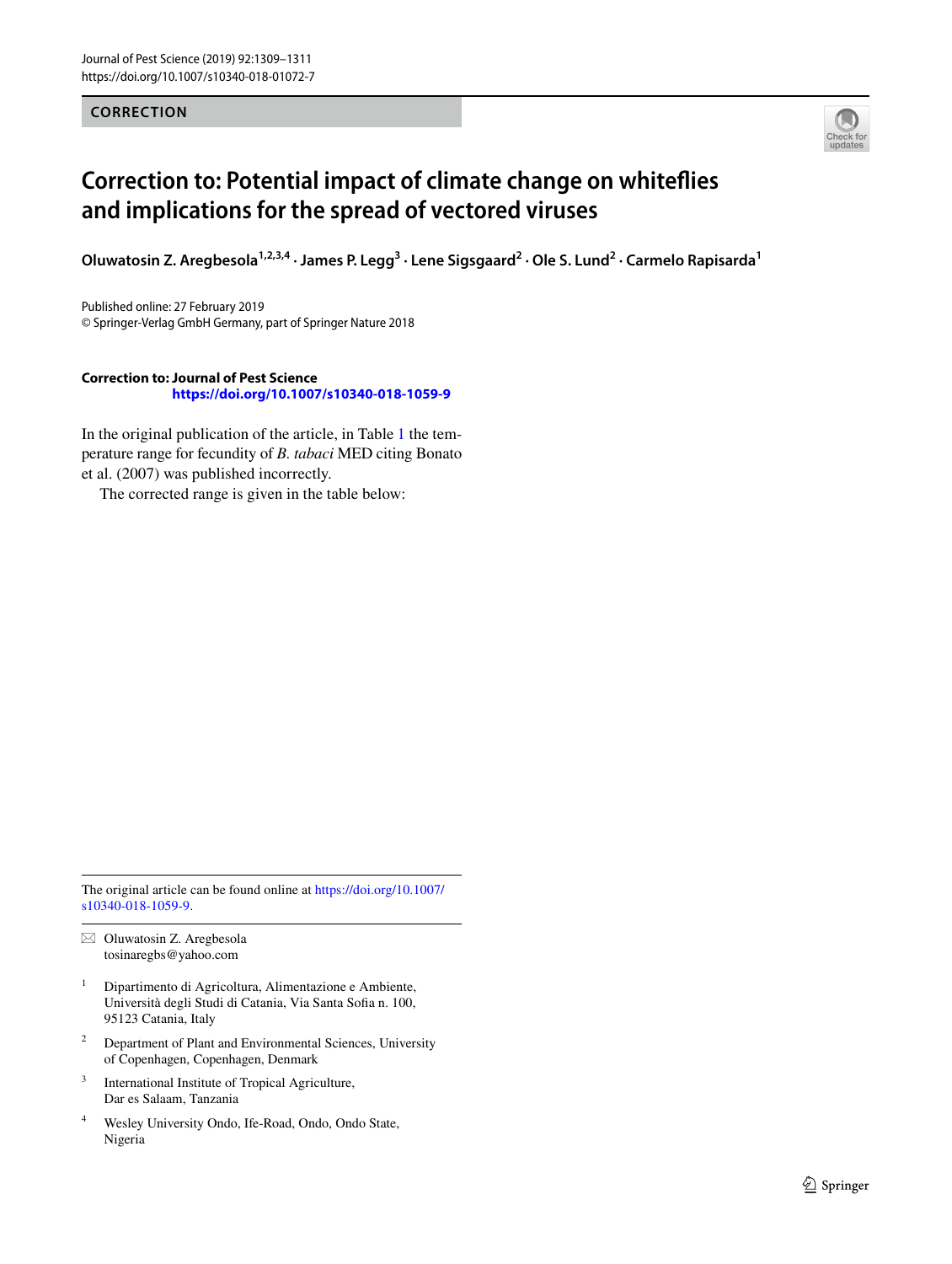<span id="page-1-0"></span>

|  | Table 1 Effects of climatic factors on life history traits that include fecundity, immature development time and adult longevity of whiteflies |  |  |  |
|--|------------------------------------------------------------------------------------------------------------------------------------------------|--|--|--|
|--|------------------------------------------------------------------------------------------------------------------------------------------------|--|--|--|

| Whitefly spp.                                             | Host plant                                                   | Climatic variable        | Effects on<br>life history<br>trait | Range**                     | Geographic<br>locations         | Key references                                                                                |
|-----------------------------------------------------------|--------------------------------------------------------------|--------------------------|-------------------------------------|-----------------------------|---------------------------------|-----------------------------------------------------------------------------------------------|
| Fecundity                                                 |                                                              |                          |                                     |                             |                                 |                                                                                               |
| B. tabaci MEAM1                                           | Eggplant, Tomatoes Temperature                               | increase                 |                                     | $20 - 32^a$                 | USA; China; China Wang and Tsai | (1996)*, Qui et al.<br>$(2003)$ and Guo<br>et al. (2013)                                      |
| <b>B.</b> tabaci MED                                      | Tomatoes                                                     | Temperature<br>increase  |                                     | $21 - 35$                   | France                          | Bonato et al. (2007)                                                                          |
| <i>Trialeurodes</i><br>vaporariorum<br>(Westwood)         | Kidney bean, Bras-<br>sica spp.                              | Temperature<br>increase  |                                     | $19 - 26$ ; $15 - 24$       | Colombia; China                 | Manzano and Len-<br>teren $(2009)$ and<br>Xie et al. (2011)                                   |
| B. tabaci MEAM1                                           | <i>Brassica</i> spp.                                         | Temperature<br>increase  | $^{+}$                              | $15 - 24$                   | China                           | Xie et al. (2011)                                                                             |
| T. vaporariorum                                           | Tomatoes                                                     | Elevated CO <sub>2</sub> | -                                   | $400 - 1200$                | Finland                         | Koivisto et al. (2011)                                                                        |
| B. tabaci MEAM1                                           | Collard, Cotton                                              | Elevated $CO2$           | $\boldsymbol{0}$                    | 424-753; 375-750 USA; China |                                 | Curnutte et al. (2014)<br>and Wang et al.<br>(2014)                                           |
| B. tabaci MEAM1                                           | Tomatoes                                                     | Elevated ozone           |                                     | $37.3 - 72.2***$            | China                           | Cui et al. (2012)                                                                             |
| Immature developmental time                               |                                                              |                          |                                     |                             |                                 |                                                                                               |
| B. tabaci MEA-<br>M1and MED                               | Sweet pepper                                                 | Temperature<br>increase  |                                     | $17 - 33$                   | Spain                           | Muñiz and Nombella<br>(2001)                                                                  |
| B. tabaci MED                                             | Tomatoes, Sweet<br>pepper, Eggplant<br>and Oriental<br>melon | Temperature<br>increase  |                                     | $15 - 30$                   | France; Korea                   | Bonato et al. (2007)<br>and Han et al.<br>(2013)                                              |
| T. vaporariorum                                           | Greenhouse crops                                             | Temperature<br>increase  |                                     | $18 - 27$                   | England                         | Madueke and Coaker<br>(1984)                                                                  |
| B. tabaci MEAM1                                           | Fruits and vegeta-<br>bles                                   | Temperature<br>increase  |                                     | $20 - 30^{b}$               | USA; China;<br>Turkey           | Nava-Camberos et al.<br>$(2001)^*$ , Yang<br>and Chi $(2006)*$<br>and Bayhan et al.<br>(2006) |
| Aleurotuberculatus<br>takahashi (David<br>et Subramaniam) | Citrus                                                       | Temperature<br>increase  |                                     | $15 - 35$                   | China                           | Sengonca and Liu<br>(1999)                                                                    |
| B. tabaci MEAM1<br>and T. vaporari-<br>orum               | Brassica spp.                                                | Temperature<br>increase  |                                     | $15 - 24$                   | China                           | Xie et al. (2011)                                                                             |
| Bemisia afer<br>(Priesner and<br>Hosny)                   | Sweet potato                                                 | Temperature<br>increase  |                                     | $17 - 25$                   | Peru                            | Gamarra et al.<br>(2016a)                                                                     |
| B. tabaci MEAM1                                           | Cotton                                                       | Elevated $CO2$           | $\mathrm{+}$                        | 375-750                     | China                           | Wang et al. (2014)                                                                            |
| B. tabaci MEAM1                                           | Tomatoes                                                     | Elevated ozone           | $^{+}$                              | 37.3-72.2***                | China                           | Cui et al. (2012)                                                                             |
| <b>Adult</b> longevity                                    |                                                              |                          |                                     |                             |                                 |                                                                                               |
| B. tabaci MEAM1                                           | Eggplant, Tomatoes Temperature                               | increase                 |                                     | $20 - 32$ <sup>c</sup>      | China; USA; China               | Qui et al. (2003),<br>Wang and Tsai<br>$(1996)$ * and Guo<br>et al. (2013)                    |
| A. takahashi                                              | Citrus                                                       | Temperature<br>increase  |                                     | $15 - 35$                   | China                           | Sengonca and Liu<br>(1999)                                                                    |
| B. tabaci MED                                             | Tomatoes                                                     | Temperature<br>increase  |                                     | $21 - 35$                   | France                          | Bonato et al. (2007)                                                                          |
| T. vaporariorum                                           | Kidney bean                                                  | Temperature<br>increase  |                                     | $19 - 26$                   | Colombia                        | Manzano and Len-<br>teren (2009)                                                              |